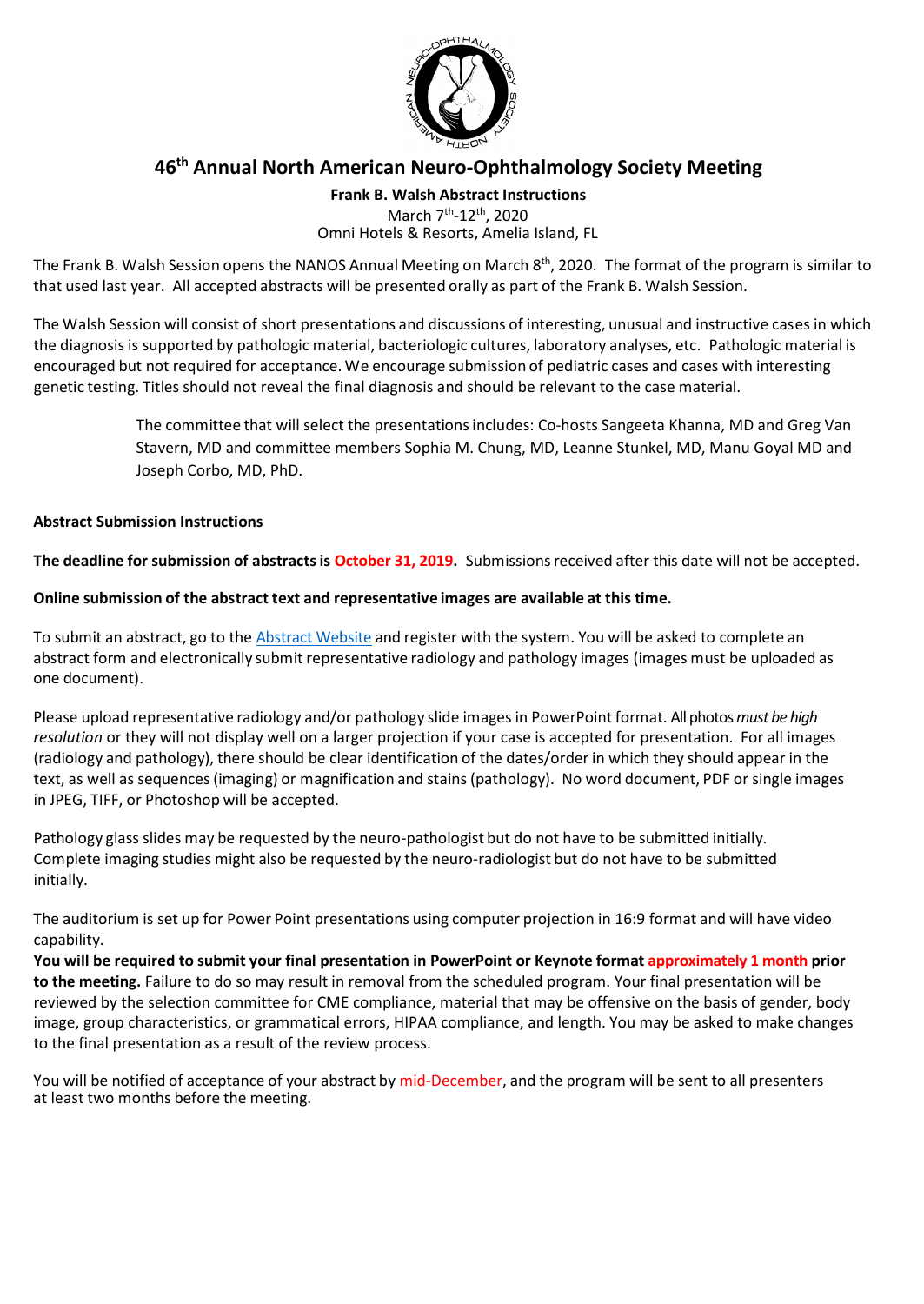### **Submitting an Abstract**

### **A. Poster Session I: Clinical Highlights in Neuro-Ophthalmology**

The first poster session entitled '**Poster Session I: Clinical Highlights in Neuro-Ophthalmology'** will take place on Sunday during the Walsh Session day. All accepted abstracts that are self-selected case reports or deemed case reports by the Abstract Committee will be presented during Poster Session I. All accepted abstracts that are not case reports will be presented during the Tuesday session entitled '**Poster Session II: Scientific Advancements in Neuro-Ophthalmology.'**

### **B. Important Information**

- Presenting authors must be an attending, current fellows-in-training, or resident.
- All presenters will be required to meet the evening prior to the session to participate in an onsite "Run through."
- If you are a fellow-in-training or resident submitting an abstract, you must submit the name of the senior author during the submission process.
	- o **Fellows-in-training:** The senior author must be a NANOS member who is familiar with the Walsh Meeting, will mentor you with the presentation and will be present at the NANOS meeting. All fellows- in-training must review prior Walsh Session videos on the NANOS website prior to presentation. This mentor will be copied on much of the communication between the review committee and the fellow. It is highly encouraged that this mentor assist in practicing for your presentation and be involved in the editing process as well.
	- o **Residents:** The senior author must be a NANOS member who is familiar with the Walsh Meeting, will be in the audience with a microphone in their hands and will mentor you with the presentation. All resident authors must be involved in the patient's care and review prior Walsh Session videos on the NANOS website prior to presentation.
- Avoid trade names whenever possible. Sometimes you need to say the trade name at least once, for clarity.
- For instance—natalizumab (Tysabri).
- If you are submitting more than one abstract to the Frank B. Walsh Session, you can use the same email address and password for each abstract. *The first author should be the presenting author*. No more than one abstract per presenter. In other words, your name may be on multiple abstracts but it may only appear as first author on no more than one abstract.

## **C. Preparation of Your Abstract**

- No identifying features such as names of hospitals, medical schools, clinics or cities may be listed in the title or text of the abstract. Do not include the names of authors either. The names of authors and their affiliations (institutions) will be submitted on-line when you submit the abstract.
- Titles are at the author's discretion, please keep them relevant to the case material, the review committee may request a title change.
- All authors that had influence over the content of the abstract must disclose. When submitting the abstract online, please list the names of the authors and the corresponding financial disclosures.
- Six items are needed for submission of your Walsh case:
	- 1. History & Exam abstract (<300 words)
	- 2. Case Summary with References (<300 words)
	- 3. Case Dilemmas e.g. difficult decision making, incorrect diagnoses (<75 words)
	- 4. Two/Three teaching points
	- 5. Representative Radiology Images (<10), additional images may be required for review
	- 6. Representative Pathology Images (<10), additional images may be required for review
- Crop out any patient identifiers in any images you upload.
- Based on the pathologists review, glass pathology slides may be requested.
- Based on the radiologist's review, full imaging discs may be requested.

#### **The Submission Process**

1. Login to th[e Abstract Website.](https://precis2.preciscentral.com/Link.aspx?ID=20466569ED895A468D386D4C90454B8B) All users will need to create an account.

Go to the submission system, and click on "New Account". Complete the form with the required fields. Once that form is submitted, you will receive a confirmation email with your log in information. Keep this email for future reference. **If you submitted last year for Walsh or NANOS General abstract submission, you may use your previous login.** 

2. Log into the system using the username and password you chose. Only one abstract may be submitted at a time. To submit additional abstracts, please return to the submission system and log in again.